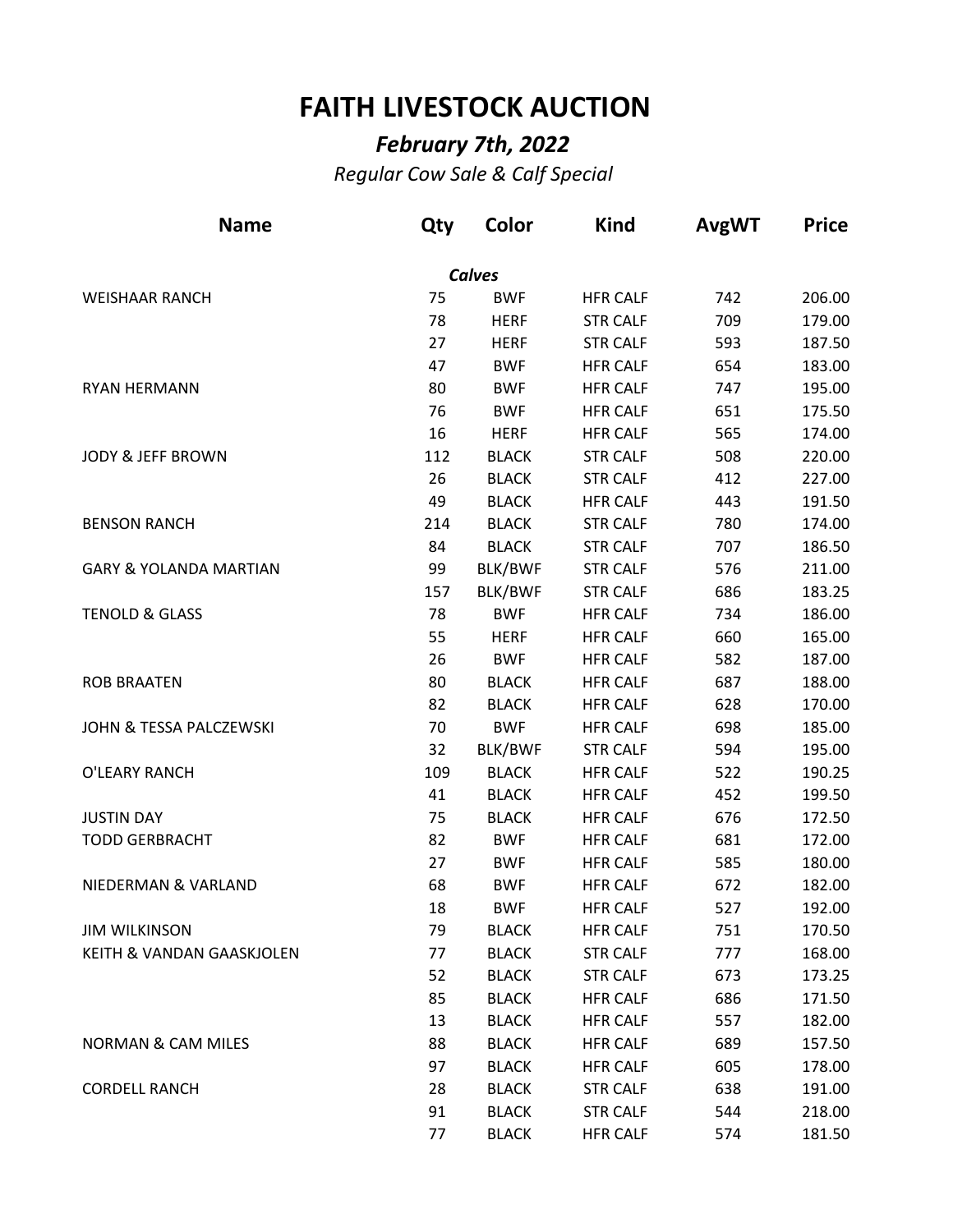| ROY & KAREN SCHILEY            | 82 | <b>BLACK</b>   | <b>HFR CALF</b> | 670 | 158.00 |
|--------------------------------|----|----------------|-----------------|-----|--------|
|                                | 80 | <b>BLACK</b>   | <b>HFR CALF</b> | 654 | 166.00 |
|                                | 42 | BLK/BWF        | <b>HFR CALF</b> | 566 | 180.00 |
| DON & GARY FRISVOLD            | 29 | CHAR/RED       | <b>STR CALF</b> | 609 | 186.00 |
|                                | 22 | BLK/BWF        | <b>STR CALF</b> | 571 | 206.00 |
|                                | 28 | CHAR/RED       | <b>STR CALF</b> | 478 | 212.00 |
|                                | 23 | BLK/BWF        | <b>STR CALF</b> | 453 | 225.00 |
|                                | 34 | <b>CHAR</b>    | <b>HFR CALF</b> | 586 | 175.00 |
|                                | 24 | <b>CHAR</b>    | <b>HFR CALF</b> | 496 | 183.50 |
| <b>TRACY WOLFF</b>             | 35 | <b>BLACK</b>   | <b>STR CALF</b> | 629 | 186.50 |
|                                | 66 | <b>BLACK</b>   | <b>STR CALF</b> | 532 | 214.00 |
|                                | 48 | <b>BLACK</b>   | <b>HFR CALF</b> | 530 | 184.50 |
|                                | 26 | <b>BLACK</b>   | <b>HFR CALF</b> | 463 | 187.00 |
| <b>TODD LUNDBERG</b>           | 52 | <b>CHAR</b>    | <b>STR CALF</b> | 762 | 169.00 |
|                                | 13 | <b>CHAR</b>    | <b>STR CALF</b> | 624 | 184.00 |
|                                | 66 | <b>CHAR</b>    | <b>HFR CALF</b> | 723 | 156.00 |
|                                | 14 | <b>CHAR</b>    | <b>HFR CALF</b> | 595 | 165.00 |
| <b>EARL EHLERS</b>             | 74 | BLK/BWF        | <b>STR CALF</b> | 723 | 175.50 |
|                                | 19 | BLK/BWF        | <b>STR CALF</b> | 603 | 191.50 |
|                                | 42 | BLK/BWF        | <b>HFR CALF</b> | 706 | 158.50 |
|                                | 22 | BLK/BWF        | <b>HFR CALF</b> | 602 | 172.50 |
| <b>ERIC &amp; AARON FRIESZ</b> | 53 | BLK/BWF        | <b>STR CALF</b> | 841 | 155.75 |
|                                | 16 | BLK/BWF        | <b>STR CALF</b> | 635 | 174.50 |
| <b>GRADY MATT</b>              | 75 | BLK/BWF        | <b>STR CALF</b> | 765 | 172.75 |
|                                | 64 | BLK/BWF        | <b>STR CALF</b> | 678 | 175.75 |
| <b>D&amp;G STORM</b>           | 75 | <b>BLACK</b>   | <b>STR CALF</b> | 605 | 190.50 |
|                                | 8  | <b>BLACK</b>   | <b>STR CALF</b> | 476 | 219.00 |
|                                | 42 | <b>BLACK</b>   | <b>HFR CALF</b> | 554 | 178.50 |
| <b>RICH PRICE</b>              | 74 | <b>BLACK</b>   | <b>HFR CALF</b> | 586 | 189.00 |
|                                | 22 | <b>BLACK</b>   | <b>HFR CALF</b> | 528 | 191.00 |
| <b>CRAIG HORST</b>             | 39 | RD/BLK         | <b>STR CALF</b> | 619 | 189.50 |
|                                | 36 | RD/BLK         | <b>HFR CALF</b> | 564 | 175.50 |
| PAT & TAYTE CLARK              | 95 | <b>BWF</b>     | <b>HFR CALF</b> | 616 | 184.00 |
|                                | 20 | <b>BWF</b>     | <b>HFR CALF</b> | 556 | 188.00 |
| <b>NEWT &amp; CLAY BROWN</b>   | 83 | <b>RED</b>     | <b>STR CALF</b> | 720 | 171.00 |
|                                | 34 | <b>RED</b>     | <b>STR CALF</b> | 606 | 177.50 |
| LANCE MILLER                   | 29 | <b>BWF</b>     | <b>HFR CALF</b> | 644 | 163.00 |
|                                | 49 | <b>BLACK</b>   | <b>HFR CALF</b> | 624 | 169.00 |
|                                | 32 | <b>BLK/BWF</b> | <b>HFR CALF</b> | 547 | 177.50 |
| ALAN & LOGAN DYE               | 10 | <b>BLACK</b>   | <b>STR CALF</b> | 599 | 184.25 |
|                                | 10 | <b>BLACK</b>   | <b>STR CALF</b> | 481 | 205.00 |
|                                | 99 | <b>BLACK</b>   | <b>HFR CALF</b> | 509 | 188.00 |
| <b>TONY PENNER</b>             | 48 | <b>BLACK</b>   | <b>STR CALF</b> | 691 | 171.50 |
|                                | 10 | <b>BLACK</b>   | <b>STR CALF</b> | 592 | 201.00 |
|                                | 38 | <b>BLACK</b>   | <b>HFR CALF</b> | 650 | 160.50 |
| BRUCE, CHERYL, & BRIAN HAGEN   | 54 | <b>BWF</b>     | <b>HFR CALF</b> | 703 | 164.00 |
|                                | 48 | <b>BLACK</b>   | <b>HFR CALF</b> | 637 | 163.00 |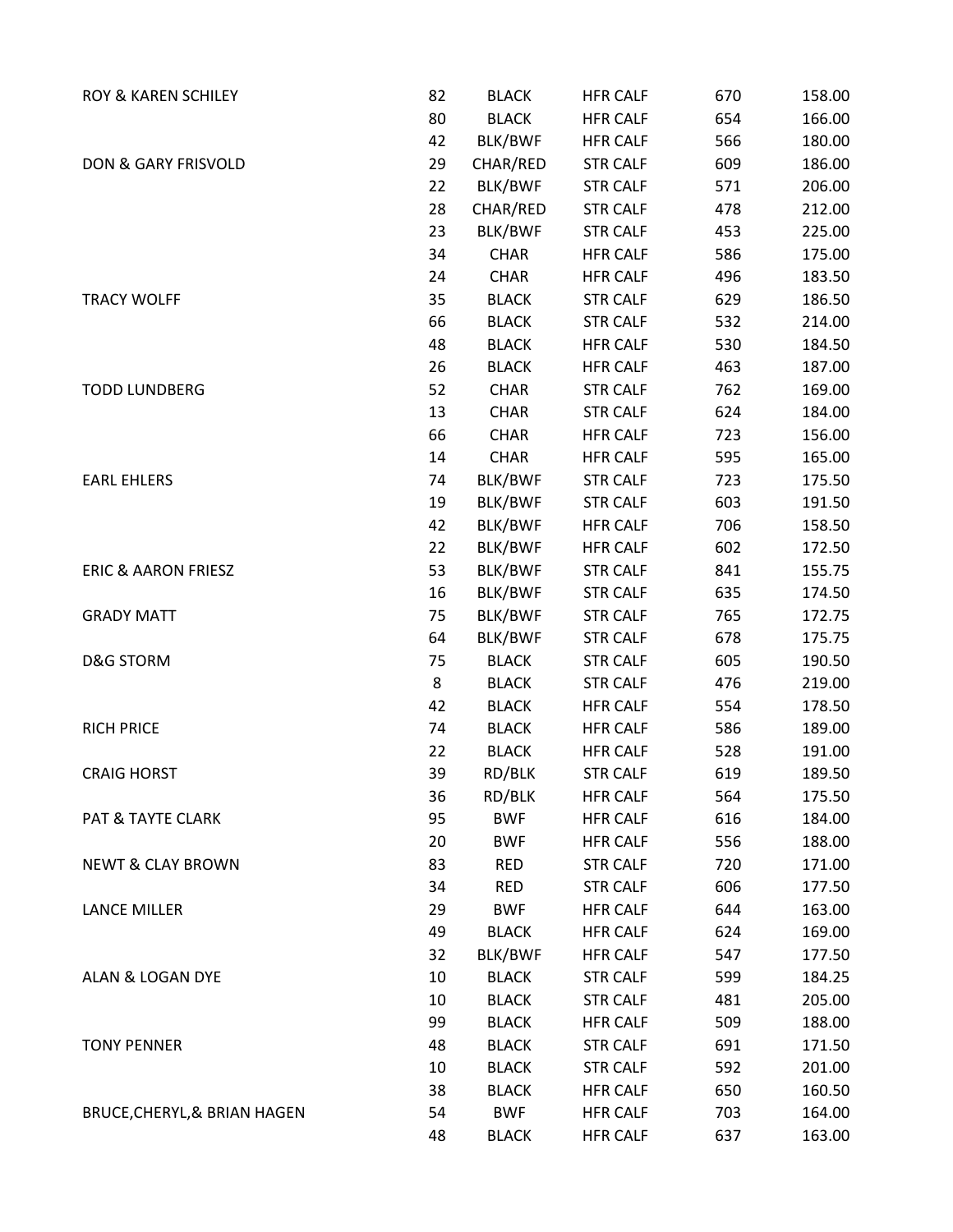| <b>CHANCE ANDERSON</b>             | 54           | BLK/BWF      | <b>STR CALF</b> | 453 | 226.50 |
|------------------------------------|--------------|--------------|-----------------|-----|--------|
|                                    | 34           | BLK/BWF      | <b>HFR CALF</b> | 429 | 198.00 |
| <b>R&amp;C FARLEE</b>              | 26           | <b>BLACK</b> | <b>STR CALF</b> | 551 | 200.00 |
|                                    | 38           | <b>BLACK</b> | <b>HFR CALF</b> | 531 | 180.00 |
| <b>TODD GODDARD</b>                | 73           | <b>BLACK</b> | <b>HFR CALF</b> | 682 | 162.00 |
| LYNN & TAYLOR MILLER               | 10           | <b>CHAR</b>  | <b>STR CALF</b> | 713 | 168.00 |
|                                    | 27           | CHAR/BLK     | <b>STR CALF</b> | 617 | 182.25 |
|                                    | 37           | <b>BLACK</b> | <b>HFR CALF</b> | 639 | 162.75 |
| <b>RYAN BREWER</b>                 | 78           | <b>BLACK</b> | <b>HFR CALF</b> | 657 | 162.00 |
| <b>STEVE BROWN</b>                 | 77           | BLK/BWF      | <b>STR CALF</b> | 743 | 169.50 |
| PEDER TENOLD                       | 13           | RWF/BWF      | <b>HFR CALF</b> | 688 | 158.50 |
|                                    | 19           | <b>BWF</b>   | <b>HFR CALF</b> | 683 | 162.00 |
|                                    | 27           | <b>HERF</b>  | <b>HFR CALF</b> | 636 | 161.00 |
| <b>JACE &amp; KRISTI BIRKELAND</b> | 33           | <b>BLACK</b> | <b>HFR CALF</b> | 651 | 159.50 |
|                                    | 21           | <b>BLACK</b> | <b>HFR CALF</b> | 554 | 180.50 |
| <b>ANTHONY LARSON</b>              | 63           | BLK/BWF      | <b>STR CALF</b> | 640 | 184.00 |
| <b>LARSON RANCH</b>                | 48           | <b>RED</b>   | <b>HFR CALF</b> | 468 | 186.00 |
| <b>R&amp;J AKERS</b>               | 21           | BLK/BWF      | <b>STR CALF</b> | 402 | 225.00 |
|                                    | 26           | BLK/BWF      | <b>HFR CALF</b> | 406 | 197.00 |
| <b>GILBERT ANGUS RANCH</b>         | 21           | <b>BLACK</b> | <b>STR CALF</b> | 486 | 218.50 |
|                                    | 25           | <b>BLACK</b> | <b>HFR CALF</b> | 475 | 194.00 |
| RICHARD CHRUSZCH                   | 26           | <b>RED</b>   | <b>HFR CALF</b> | 678 | 170.50 |
| <b>SHANNON WIGGERS</b>             | 36           | BLK/BWF      | <b>STR CALF</b> | 657 | 181.75 |
| <b>DAN GRUBL</b>                   | 20           | <b>BWF</b>   | <b>HFR CALF</b> | 685 | 164.00 |
| <b>RAYMOND LEE</b>                 | 34           | <b>BLACK</b> | <b>HFR CALF</b> | 578 | 173.50 |
| <b>CHAD &amp; TRAVIS ESCOTT</b>    | 25           | <b>BLACK</b> | <b>HFR CALF</b> | 523 | 180.00 |
| <b>BRENT &amp; CARRIE ROTH</b>     | 22           | <b>BWF</b>   | <b>STR CALF</b> | 580 | 201.00 |
|                                    | 9            | BLK/BWF      | <b>STR CALF</b> | 496 | 217.00 |
| <b>MORRISON FAMILY FARMS</b>       | 23           | <b>RED</b>   | <b>STR CALF</b> | 825 | 158.00 |
| <b>JAMIE EULBERG</b>               | 8            | BLK/BWF      | <b>STR CALF</b> | 603 | 196.50 |
|                                    | 11           | BLK/BWF      | <b>HFR CALF</b> | 487 | 198.00 |
| <b>HUXTABLE &amp; CREW</b>         | 28           | RD/BLK       | <b>HFR CALF</b> | 694 | 157.00 |
| <b>WENDT RANCH INC</b>             | 28           | <b>BLACK</b> | <b>HFR CALF</b> | 696 | 160.00 |
| <b>BRICE ROGHAIR</b>               | 17           | <b>BWF</b>   | <b>HFR CALF</b> | 588 | 179.00 |
|                                    | 12           | <b>BWF</b>   | <b>HFR CALF</b> | 574 | 175.00 |
| <b>TANNER HEWITT</b>               | 17           | BLK/BWF      | <b>STR CALF</b> | 676 | 172.25 |
| <b>WAYNE PALMER</b>                | 11           | <b>BLACK</b> | <b>HFR CALF</b> | 614 | 171.00 |
| <b>WARREN DUNN</b>                 | 14           | BLK/BWF      | <b>HFR CALF</b> | 627 | 166.00 |
| <b>TODD &amp; KATHI OLSON</b>      | 6            | RD/BLK       | <b>STR CALF</b> | 662 | 159.00 |
|                                    | 10           | <b>BLACK</b> | <b>HFR CALF</b> | 543 | 183.00 |
| <b>CORY &amp; DEB LEVIN</b>        | 14           | <b>BWF</b>   | <b>STR CALF</b> | 627 | 184.50 |
| <b>JAKE DUPREL</b>                 | 10           | RD/BLK       | <b>HFR CALF</b> | 514 | 174.00 |
| R&B FOX                            | 12           | <b>HERF</b>  | <b>STR CALF</b> | 523 | 208.00 |
| <b>SHARON ESCUE</b>                | 5            | <b>BWF</b>   | <b>HFR CALF</b> | 415 | 190.00 |
| <b>CLAY CONRY</b>                  | 5            | BLK/BWF      | <b>HFR CALF</b> | 440 | 170.00 |
| <b>ARNESON RANCH</b>               | 5            | <b>BLACK</b> | <b>STR CALF</b> | 449 | 200.00 |
| <b>RON FLOYD</b>                   | $\mathbf{1}$ | <b>BLACK</b> | <b>STR CALF</b> | 510 | 200.00 |